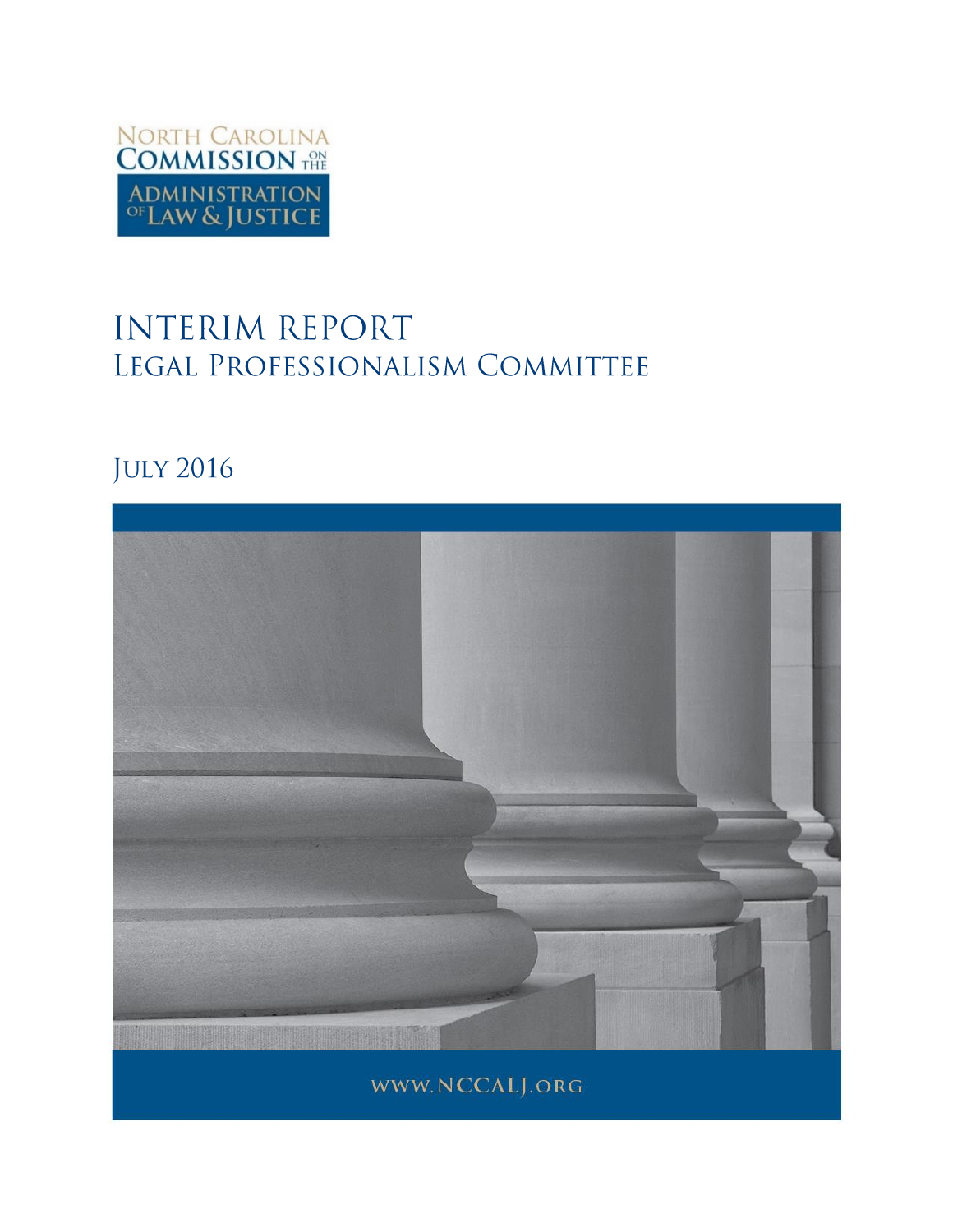# **PREFACE**

These interim reports outline the work-to-date of the North Carolina Commission on the Administration of Law and Justice (NCCALJ). Chief Justice Mark Martin convened the independent, multidisciplinary commission in September of 2015, and charged the members to evaluate the North Carolina judicial system and provide findings and recommendations for strengthening our courts within the existing administrative framework.

Sixty-five voting members and additional non-voting guests were asked to serve, drawn statewide from business, academia, the bar, the non-profit sector, the Legislature, and the Judicial Branch, to ensure a well-rounded evaluation of the judicial system. Each of the members serves on one of five NCCALJ committees studying the areas of civil justice, criminal investigation and adjudication, legal professionalism, public trust and confidence, and technology. Over the past 10 months, these committees have held forty meetings where members heard presentations from more than ninety different national and statewide experts, practitioners, and court officials, resulting in productive and focused dialogue.

#### **The NCCALJ Wants to Hear From You**

The NCCALJ recognizes the vital importance of public participation in the process of court system improvement. The interim reports that follow are intended to inform the public of the relevant issues the committees are addressing and to invite input and feedback. Submit comments online at [www.nccalj.org/interim-reports](file://wfs01.aoc.nccourts.org/Network_Folders/UNIT_Communications/Courts/Session%20Comms/Commission%20on%20the%20Administration%20of%20Law%20and%20Justice/Reports/www.nccalj.org/interim-reports) or sign up to speak in person at one of the four public hearings scheduled for August 2016. The dates, locations, and sign-up forms for those meetings are also at the commission's website.

In the fall of 2016, the NCCALJ's five committees will incorporate the public feedback into final recommendations to be presented to the Chief Justice, the Legislature, and the public in early 2017.

The NCCALJ thanks you for your feedback on how North Carolina courts can best meet institutional needs and 21st century public expectations. We look forward to hearing from you.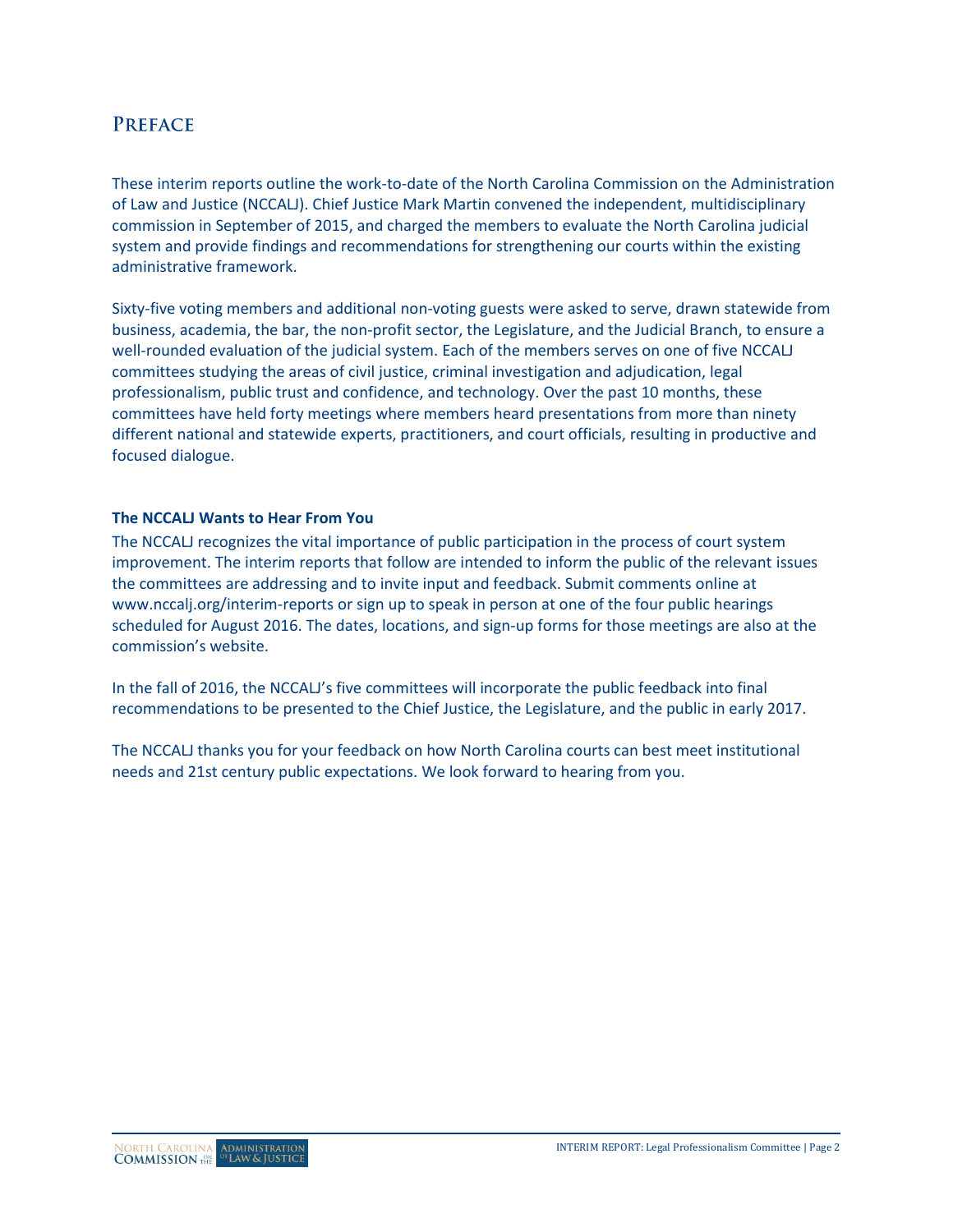*This Interim Report states and describes the interim recommendations of the Legal Professionalism Committee of the North Carolina Commission on the Administration of Law and Justice. Before stating these recommendations, the report offers background for them.*

#### $\mathbf{L}$ THE CHARGE OF THIS COMMITTEE

At its meeting on September 30, 2015, the Legal Professionalism Committee discussed the following charge to guide its work:

- **The mission of the North Carolina Commission on the Administration of Law and Justice** is to consider how North Carolina courts can best meet our  $21<sup>st</sup>$  century legal needs and the expectations of the public, ensuring that we can continue to provide justice for all.
- The role of the Legal Professionalism Committee is to consider and evaluate possible changes in our system of delivery of legal services. The committee will explore ways to address structural challenges that affect access to justice, including the barriers that create a lack of affordable legal services for large segments of our population, the costs and debt associated with a legal education, and the challenges of developing and sustaining a legal career.
- **Democratic societies are founded on a shared belief in the rule of law and the integrity** of the judiciary. Any change that the committee considers must take into account the core values of our system of justice, including the exercise of independent judgment on behalf of clients, the absence of conflicts, and confidentiality of client communications. The committee will also consider the need to protect the public from unskilled advisors and the effects of unrepresented parties on the court system.

#### $\prod$ . THE STATUS QUO ON THE ISSUES UNDER STUDY, AS WELL AS FACTORS THAT ARE CAUSING CHANGE IN THE STATUS QUO

Over the last year, the committee has studied the delivery of law-related services in North Carolina and nationwide. The committee has identified several issues that are affecting, and will continue to affect, the dynamics of law-related services and the needs of clients.

# **Access to Justice in North Carolina**

Civil legal services are currently beyond the reach of many North Carolinians. Many of our citizens cannot afford to hire a lawyer even for relatively inexpensive services, such as a will or an uncontested divorce. In a recent North Carolina poll, 73% of survey respondents disagreed with the statement that most people can afford to bring a case to court.*<sup>1</sup>*

 $\overline{a}$ 

*<sup>1</sup> High Point University Poll, Nov. 19, 2015.*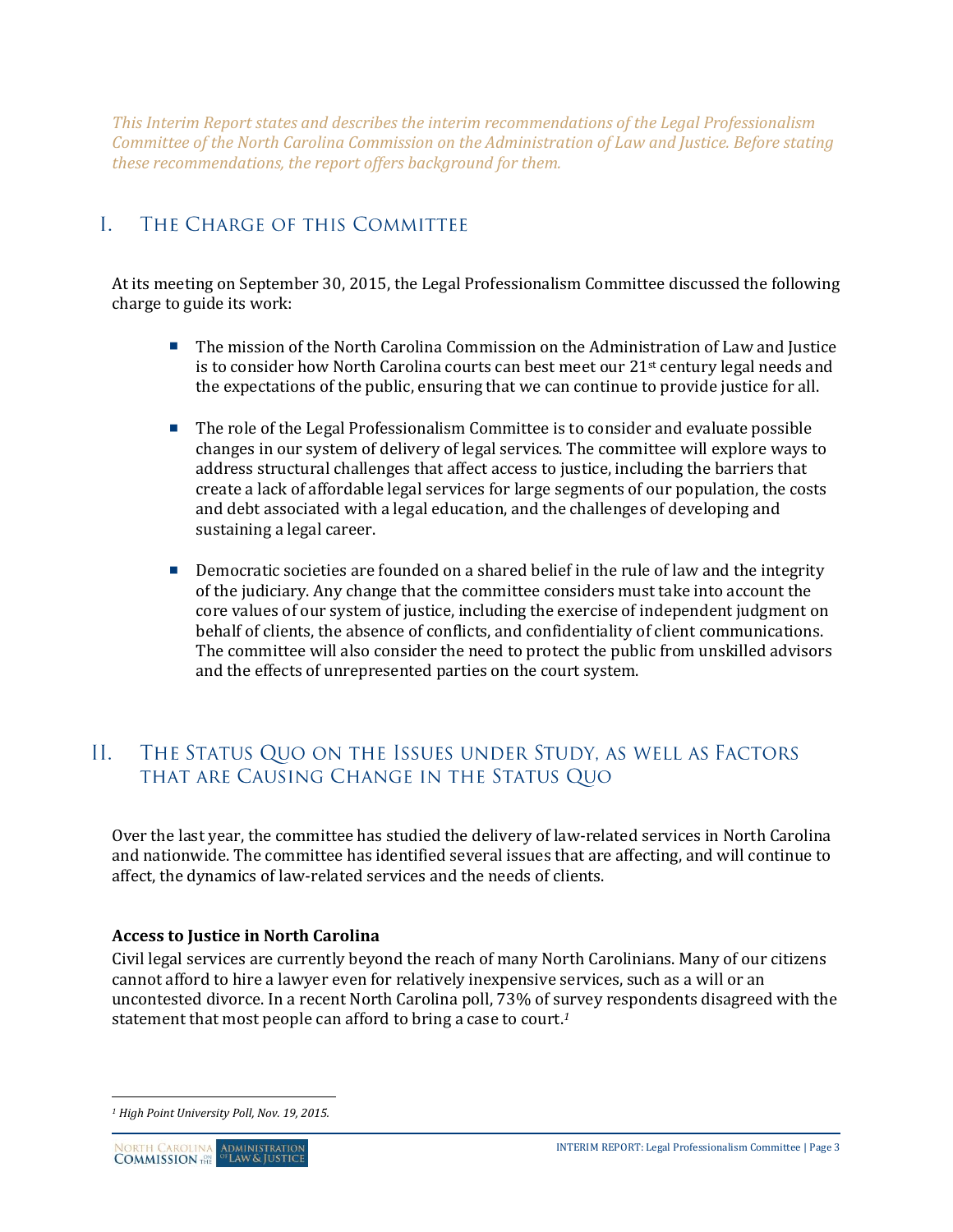Further, it is not only the indigent who find themselves priced out of the market for legal services. Small and mid-sized companies, for example, find it increasingly difficult to afford to retain lawyers to address the legal issues that inevitably arise in a modern business.

In addition, access to lawyers can have non-economic dimensions. For example, some rural areas of North Carolina are losing lawyers as lawyers retire or move to more densely populated areas. Likewise, non-English-speaking North Carolinians have trouble finding lawyers who can advise them in their own languages.

These problems have led many people to try to represent themselves — not only in transactions, but in court as well. A 2015 study by the National Center on State Courts found that "at least one party was self-represented in more than three-quarters of civil cases." Although some of these parties might represent themselves for idiosyncratic reasons, most of them do so because they cannot afford a lawyer (or believe that they cannot).

The increasing prevalence of self-represented litigants poses many challenges to our civil-justice system. These litigants are often tripped up by procedural rules and other features of our complex legal system. They often seek help from clerks and judges, draining the courts' limited resources and making the judicial process less efficient. In addition, requests from self-represented litigants sometimes create dilemmas for judges and clerks, whose ethical duties bar them from giving legal advice.

The North Carolina courts have made efforts to assist self-represented litigants by providing templates and forms. However, our committee has learned that these documents are not standardized from one North Carolina county to another. Further, the forms are largely unavailable online, unlike the forms in most other states. These difficulties magnify the confusion and bad outcomes that self-represented litigants often experience.

Paradoxically, many clients' legal needs are going unmet at the same time that many lawyers cannot find steady legal employment. The ranks of these unemployed and underemployed lawyers span the generations, and they increase with each graduating law school class. In addition, many law graduates, even those who go into practice by themselves, graduate with heavy debt burdens that make it untenable for them to offer low-cost legal services.*<sup>2</sup>* Law school debt also deters many lawyers from practicing in rural areas of the state.

In sum, there is ample demand for law-related services, but relatively few clients can afford the high-cost, customized legal services that law graduates are trained to provide. This mismatch between client needs and the types of services being offered requires careful study and creative solutions.

# **The Definition of the Practice of Law in North Carolina**

Chapter 84 of the North Carolina General Statutes defines the practice of law. The definition is broad: it includes "performing any legal service for any other person, firm or corporation, with or without compensation." N.C. Gen. Stat. § 84-2.1. In recent years, North Carolina has witnessed intense litigation over whether certain online services, such as LegalZoom, involve the unauthorized practice of law.

 $\overline{a}$ 

*<sup>2</sup> See, e.g., Noam Scheiber, An Expensive Law Degree, and No Place to Use It, N.Y. Times (June 17, 2016), http://mobile.nytimes.com/2016/06/19/business/dealbook/an-expensive-law-degree-and-no-place-to-use-it.html.*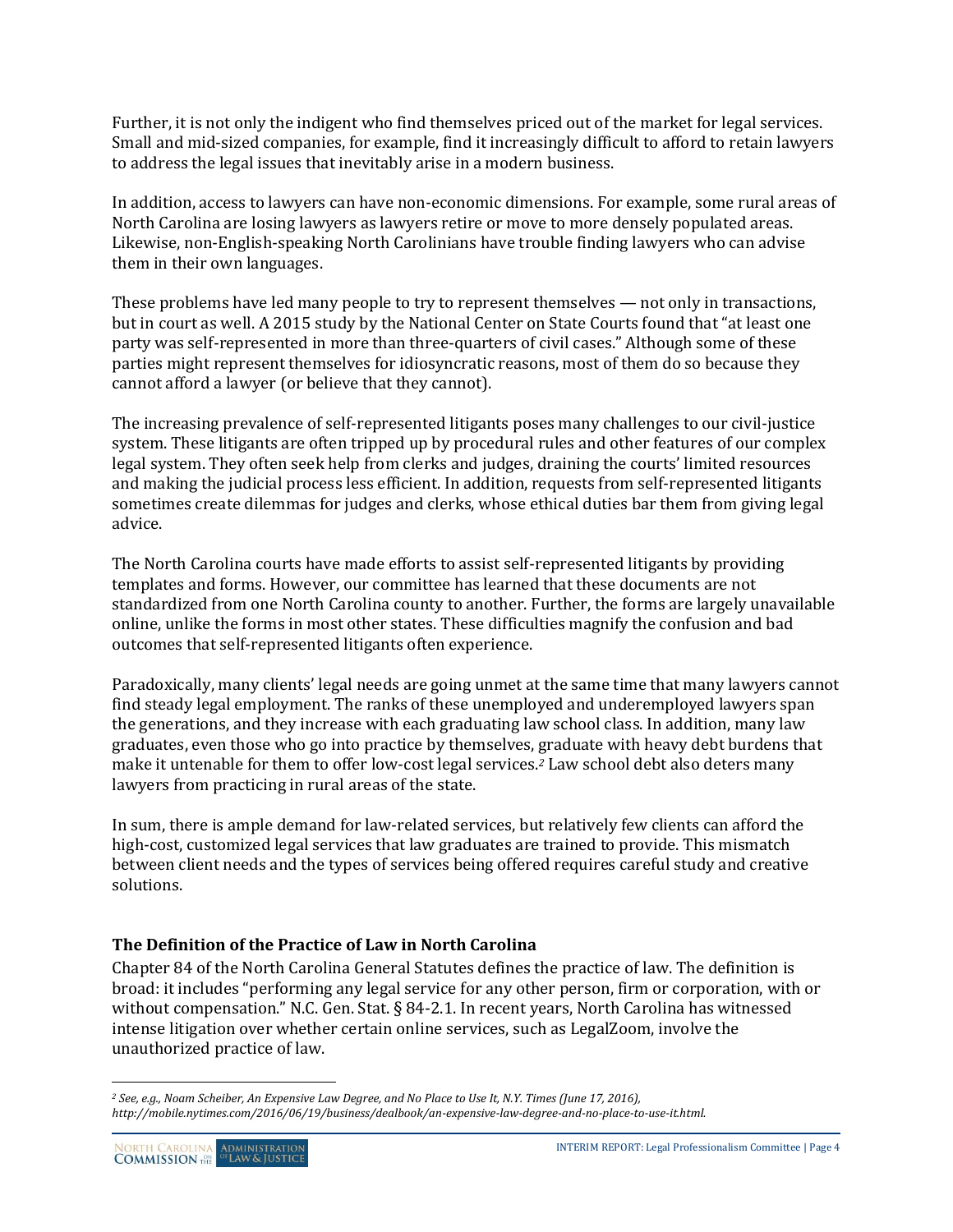North Carolina's definition of the practice of law has not been comprehensively updated to address changes in the market for law-related services. The General Assembly recently adopted chapter 84 amendments that resolve the lawsuits involving LegalZoom. These amendments are mostly a tailored response to issues raised in the LegalZoom cases. A comprehensive update to chapter 84, in contrast, will be one that (1) addresses the unmet legal needs of many North Carolinians, as discussed above, and (2) decides the status of emerging providers of law-related services, as discussed in the next section.

# **Alternative Providers of Law-Related Services**

In North Carolina today, the majority of legal services continue to be provided by lawyers in small partnerships or solo practices.

In the United States, more generally, however, technology and other market forces are expanding the law-related services that are available. Technology companies and entrepreneurs are making efforts to meet the demand for affordable law-related services.

These technology-based providers offer a variety of services. Some address discrete legal problems, such as preparing wills, deeds, or contracts. Others take on larger projects, such as providing shortterm lawyers to corporations, helping companies analyze high-volume contracts, and helping people comply with government regulations.

In addition, some states are experimenting with licensing independent non-lawyer providers of law-related services. These limited-license legal technicians are not admitted to the bar and generally do not have a law degree. Even so, they are authorized to help clients with a strictly defined range of law-related tasks. The goals of allowing and licensing these services include (1) offering an alternative to lawyers' services in discrete areas and (2) regulating the alternative services in the interest of consumer protection.

# **North Carolina's Institutions that Regulate Entry into the Practice of Law**

Entry into the practice of law in North Carolina is regulated by chapter 84 of the North Carolina General Statutes. Chapter 84 is implemented by the North Carolina State Bar, the North Carolina Board of Law Examiners, and the courts. The State Bar and Board of Law Examiners are state agencies.

The State Bar is governed by the State Bar Council, which is composed of licensed North Carolina lawyers. The councilors are elected, within geographic districts, by other licensed lawyers. The State Bar, through its Authorized Practice of Law Committee, makes decisions on whether to pursue unauthorized-practice charges or lawsuits against people or companies that provide law-related services.

The Board of Law Examiners considers applications for admission into the State Bar and administers the North Carolina Bar Examination. The Board is composed of lawyers selected by the State Bar Council.

The courts play a role in regulating entry into the practice of law, but only when they decide lawsuits or appeals on unauthorized practice or similar issues. On rare occasions, the courts get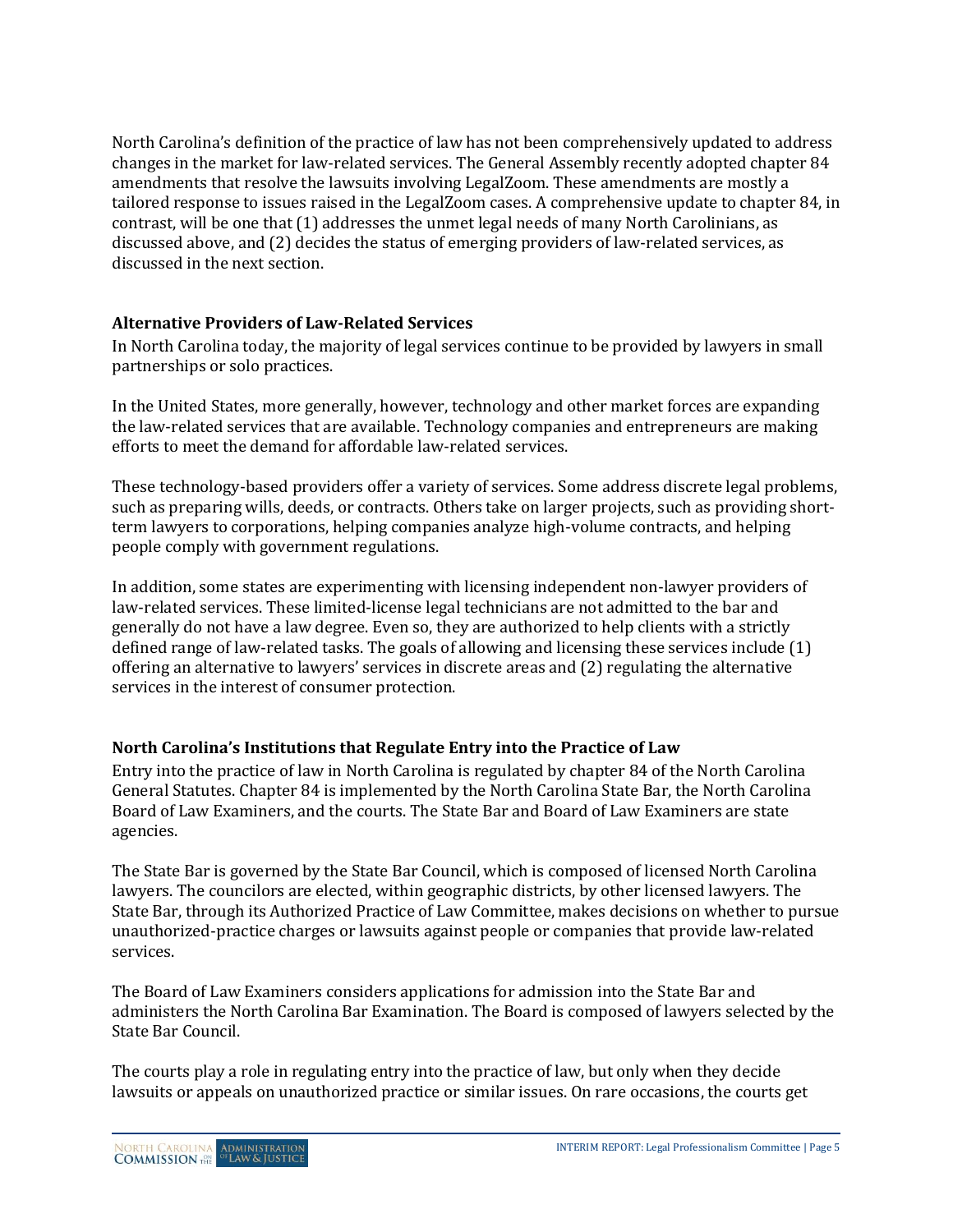involved in bar admissions when they rule on appeals from decisions of the Board of Law Examiners.

In most states, the State Bar or equivalent agency is housed directly within the Judicial Branch. In those states, the Judicial Branch has greater ability to change who can provide legal services and to change how legal services may be provided. These changes typically do not require approval by other branches of government.

In North Carolina, in contrast, changing the requirements for entry into the legal profession would require amending chapter 84, then implementing the changes through a regulatory structure controlled by lawyers. This structure arguably insulates the status quo from change, even in situations where clients' needs or the dynamics of law-related services are changing.

# **North Carolina's Institutions that Regulate Lawyers**

The State Bar regulates the professional conduct of lawyers by handling disciplinary matters, issuing ethical opinions, and offering information to lawyers and the public.

The State Bar investigates complaints of professional misconduct, then prosecutes cases before a statutorily created tribunal called the Disciplinary Hearing Commission. Twelve of the 20 members of this commission are lawyers appointed by the State Bar Council. The remaining eight are nonlawyer citizens of North Carolina who are appointed by the Governor and the General Assembly. Each panel of the Disciplinary Hearing Commission consists of two lawyers and a public member.

The courts also have inherent authority to regulate the conduct of lawyers who appear before them. This authority operates in parallel with the authority of the State Bar. In addition, the North Carolina courts play a role in shaping the law on professional conduct when they decide appeals from decisions of the Disciplinary Hearing Commission, as well as lawsuits filed in the state trial courts in the first instance.

The State Bar also adopts rules that govern the practice of law, including the Revised Rules of Professional Conduct. The North Carolina Supreme Court has the authority to approve, change, or reject those rules. The State Bar also administers certain programs that the North Carolina Supreme Court has created, such as the Interest on Lawyers' Trust Accounts program and the Client Security Fund

# **North Carolina's Criteria and Methods for Assessing Candidates for the Practice of Law**

Another factor that affects the supply (and quality) of law-related services in North Carolina is the way that the state assesses new candidates for law practice.

The Board of Law Examiners administers a two-day written exam that seeks to ensure that a law graduate has a reasonable level of competence as a lawyer. One day of this exam consists of essays on selected aspects of North Carolina substantive law. The other day consists of the multiple-choice Multistate Bar Examination. Bar applicants must also pass the Multistate Professional Responsibility Examination. They must also undergo an extensive background check and demonstrate good character to the satisfaction of the Board of Law Examiners.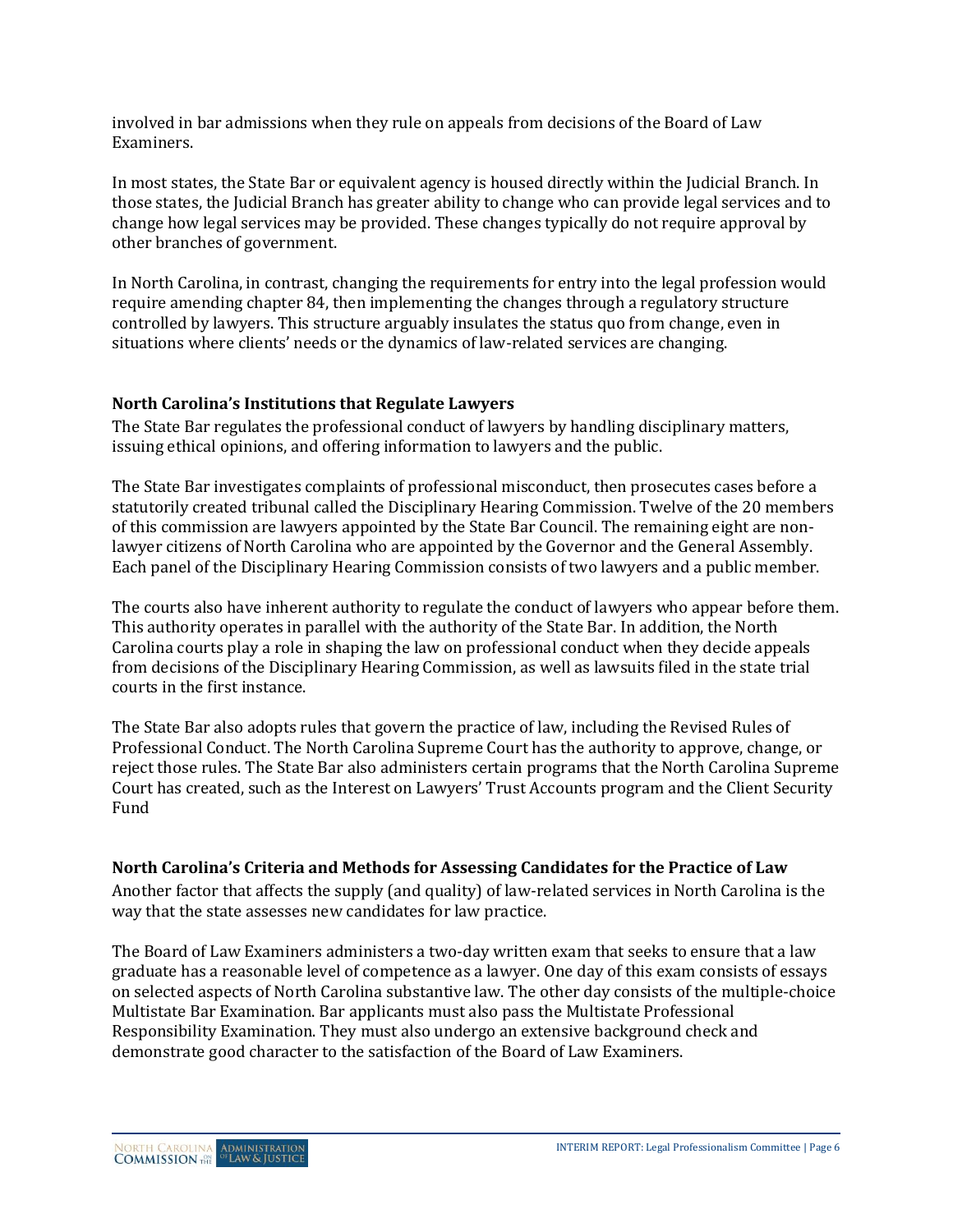These methods of assessing candidates have remained essentially the same for decades. Over the last few years, however, the percentage of candidates who are failing the bar exam has been rising. There has also been a sharp increase in the share of candidates who exhibit serious problems with character and fitness.

North Carolina allows licensed lawyers from 36 states and the District of Columbia to apply for admission by comity — that is, without taking the North Carolina Bar Examination. These admissions require an extensive application process. Rulings on comity applications often take several months.

In contrast, under chapter 84A of the General Statutes, North Carolina allows lawyers whose only law license is from another country (or from Puerto Rico, Guam, or the U.S. Virgin Islands) to practice law independently in this state. To do so, these foreign legal consultants, as they are called, need not be admitted to the bar of any U.S. state. However, the statute limits them to a scope of practice narrower than the scope allowed for North Carolina-licensed lawyers.

With narrow exceptions, all candidates for law licensure in North Carolina must be graduates of law schools approved by the State Bar Council. This list of law schools is limited to ABA-accredited law schools.

Many other states have begun reassessing their methods for assessing candidates for the practice of law. Currently, 23 states have adopted the Uniform Bar Examination. Each state that adopts the Uniform Bar Examination has the option of adding a state-specific component to the exam. The Uniform Bar Examination is administered and graded according to uniform guidelines created by the National Conference of Bar Examiners. The exam results in a score that is portable among any of the participating states. The North Carolina Board of Law Examiners is currently assessing the Uniform Bar Examination.

In addition, some states are experimenting with performance-based methods of testing bar applicants. For example, a majority of states administer the Multistate Performance Test, an exam that requires an applicant to carry out simulated lawyering for a simulated client.

#### $III.$ **OUR INTERIM RECOMMENDATIONS AND SUPPORTING REASONS**

The committee has heard from multiple speakers and has reviewed extensive written material on the issues discussed above. An attachment to this report lists the speakers who have appeared before the committee so far. The committee has now formed several interim recommendations. This section of the report states these recommendations and summarizes the reasons for them.

# **Recommendation 1**

The committee endorses the work of the North Carolina Equal Access to Justice Commission and the related North Carolina Pro Bono Resource Center.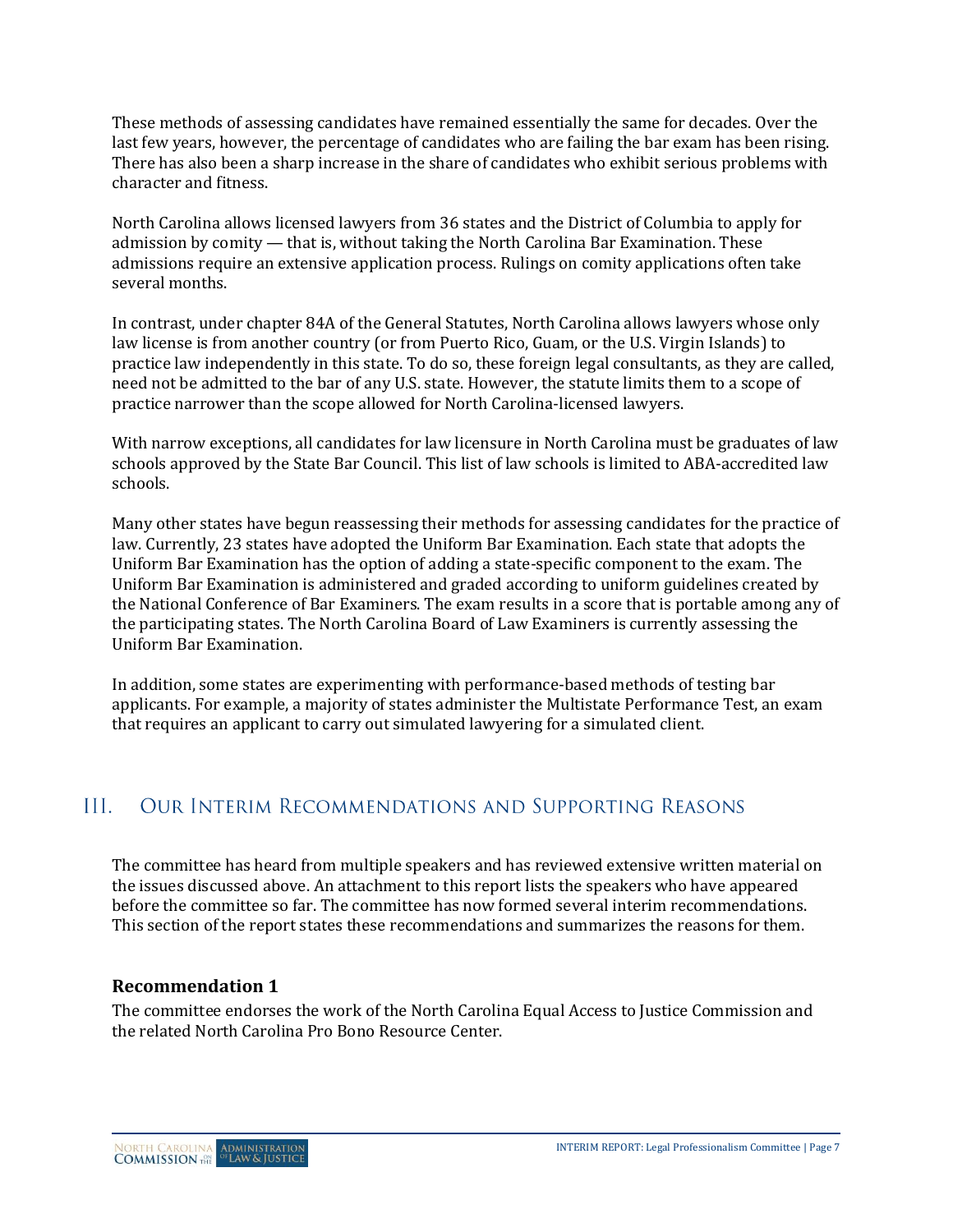The committee recommends that the Equal Access to Justice Commission explore ways to increase the help offered to self-represented litigants throughout North Carolina. For example, the Equal Access Commission might consider the following projects:

- Analyzing whether the North Carolina court system is accessible to and usable by selfrepresented litigants. This analysis should consider whether the current level of access raises any due process issues.
- Creating a statewide action plan for self-represented litigants.
- **IDENTIFY** Identifying ways to streamline commonly encountered court processes to make them easier for self-represented litigants to handle.
- Standardizing forms and templates for pro se litigants across North Carolina.
- Studying trial courts' local rules and identifying ways to standardize or consolidate these rules as much as is reasonable.
- **Creating websites with user-friendly court information and online forms, with links to live** assistance from court personnel.
- **Providing online triage services that give self-represented litigants routes for pursuing their** cases and, at the same time, help the courts process and track cases.
- Offering standard training to help judges and court personnel work with self-represented litigants.
- Forging agreements with law schools' clinical programs, in an effort to involve law students (under supervision) in client service.
- Developing court assistance offices, self-help centers, and courtroom-based resources to help self-represented litigants.
- Collaborating with public libraries and law libraries to help self-represented litigants.
- Collecting and analyzing data on the barriers facing unrepresented litigants, how unrepresented litigants fare in court, and the impact of efforts to help them.

The committee also recommends that the North Carolina Pro Bono Resource Center consider the following initiatives:

- Developing a statewide campaign to educate North Carolina lawyers about their responsibility to provide pro bono legal services under Rule 6.1 of North Carolina's Revised Rules of Professional Conduct.
- Working with local bar organizations to develop pro bono projects throughout North Carolina.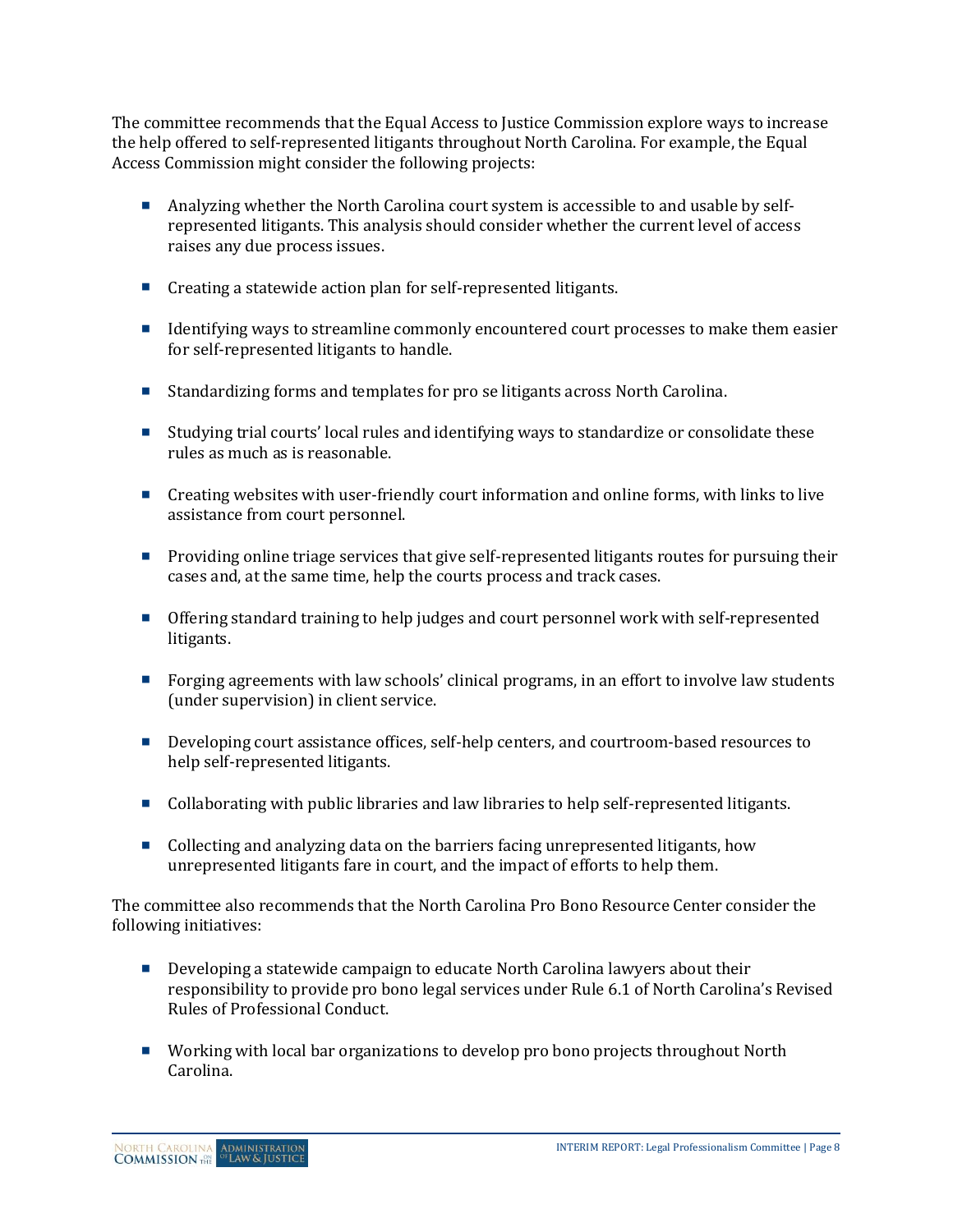- Expanding training opportunities for lawyers who volunteer to provide pro bono legal services.
- Supporting efforts to track and recognize North Carolina lawyers' pro bono service.

## **Summary of Reasons for Recommendation 1:**

As an unfortunate side effect of North Carolina's current system for delivery of legal services, many North Carolinians have law-related needs, but cannot afford lawyers. The committee discussed a wide range of possible direct initiatives to fill the justice gap in North Carolina.

The committee received especially valuable information from the North Carolina Equal Access to Justice Commission. For several years, the Equal Access Commission has been studying the causes of the justice gap and possible solutions. Our committee considers it important for North Carolina to speak with one voice on these issues. Thus, we endorse the work and recommendations of the Equal Access Commission.

Although all of the Equal Access Commission's work is important, the committee would like to highlight and endorse the Equal Access Commission's initiatives in two areas:

# **Finding Ways to Accommodate Self-Represented Litigants**

Across the United States, the abundance of self-represented litigants is among the biggest challenges facing the courts. Most aspects of the court system are not designed for use by people who litigate without the help of a lawyer. Most self-represented litigants have only a limited understanding of the substantive law involved in their cases, the meaning of legal terms, the rules of evidence and procedure, and filing deadlines. They face challenges at every step, including filing a lawsuit, serving process, conducting and responding to discovery, and more. In sum, the absence of a lawyer makes it unlikely that unrepresented parties can achieve their objectives in court.

As another concern, when unrepresented parties try to file papers, interact with court officials and opposing counsel, and appear in court, their efforts often strain the resources of the court system and cause difficulties in the litigation process. Judges and court officials often face difficult choices over how much they can help unrepresented parties.

To ease these challenges, courts in some states have started efforts to make the court system more user-friendly for self-represented litigants.*<sup>3</sup>*

One opportunity for improvement in North Carolina involves the substantial county-to-county variation in trial courts' forms and local practices. These variations make it especially difficult for self-represented parties to identify which forms they might need to use, and to understand those forms. The variations even make it difficult for pro bono lawyers to represent litigants across county lines.

 $\overline{a}$ 

*<sup>3</sup> For example, the state courts of Utah and California have launched self-help websites that provide standardized forms, explanations of basic procedural steps, and links to the substantive law that most self-represented people encounter. See Utah Courts, Self-Help Resources / Self-Represented Parties, https://www.utcourts.gov/selfhelp/ (last visited June 30, 2016); The California Courts Self-Help Center, http://www.courts.ca.gov/selfhelp.htm (last visited June 30, 2016).*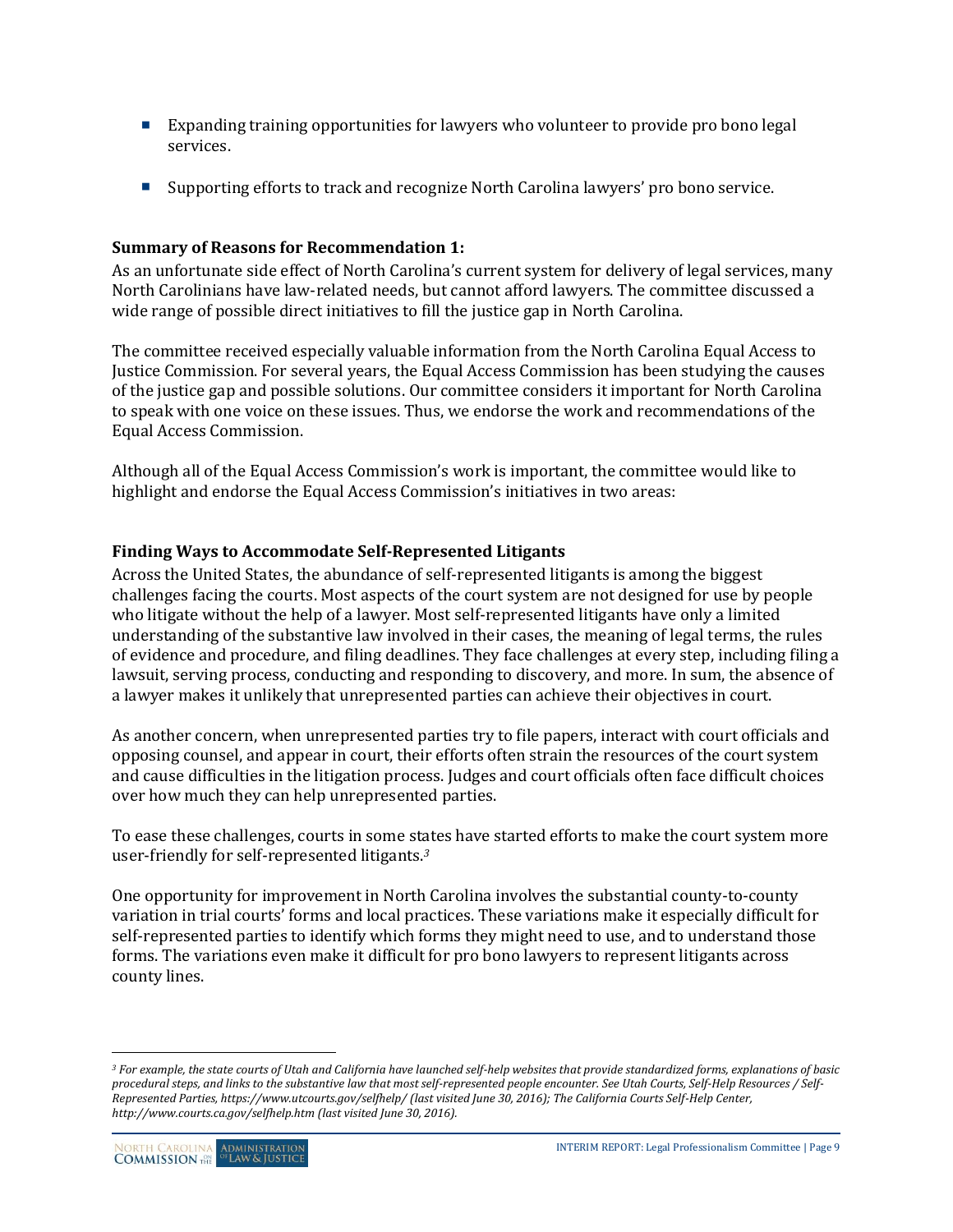The committee encourages the Equal Access Commission to recommend measures that will reduce the burdens faced by self-represented parties and volunteer lawyers. Although the committee defers to the Equal Access Commission on the best choice of measures, worthwhile efforts might include those listed in the body of Recommendation 1.

None of these measures, however, should be viewed as a substitute for trained, competent counsel in appropriate cases. Through technology-enhanced tools and case management orders, the court system should notify self-represented litigants, as early as is practical in a given case, what free or low-cost legal services might be available and how to obtain them. These systems should be designed to match legal-aid resources and volunteer lawyers' services with the litigants who need them the most and would benefit from them the most.

# **Advancing Pro Bono Efforts**

Rule 6.1 of North Carolina's Revised Rules of Professional Conduct confirms that each lawyer has a professional obligation to provide legal services to those who are unable to pay. The rule urges all lawyers, regardless of their professional roles, "to render at least (50) hours of pro bono publico legal services per year."

Since the adoption of Rule 6.1 in 2010, however, there have been only limited efforts to educate North Carolina lawyers on their ethical duty to provide pro bono legal services. Although pro bono lawyers alone cannot serve the needs of all clients who seek help, pro bono programs and dedicated pro bono volunteer lawyers can play a crucial role in bridging the justice gap and helping legal-aid organizations to serve those most in need.

In 2014, the Equal Access Commission surveyed lawyers across the state to identify current pro bono activities and barriers to increasing pro bono service. According to the survey, the resources that would be most likely to encourage pro bono service include (1) an online portal to review and select pro bono opportunities, (2) manuals on skills and best practices, and (3) a statewide agency to connect lawyers with organizations that administer pro bono activities.

In 2016, the Equal Access Commission established the North Carolina Pro Bono Resource Center with the goal of increasing pro bono participation statewide. The initial activities of the Pro Bono Resource Center include these:

- **Providing support for existing pro bono activities through recruitment, training, and** opportunities for collaboration.
- Communicating to lawyers statewide about pro bono projects.
- Developing pro bono projects, with an initial focus on projects to deploy recent law school graduates to meet unmet legal needs in Wake and Mecklenburg counties.
- **Implementing voluntary pro bono reporting.**
- Recognizing lawyers' pro bono service statewide.

The committee endorses these efforts.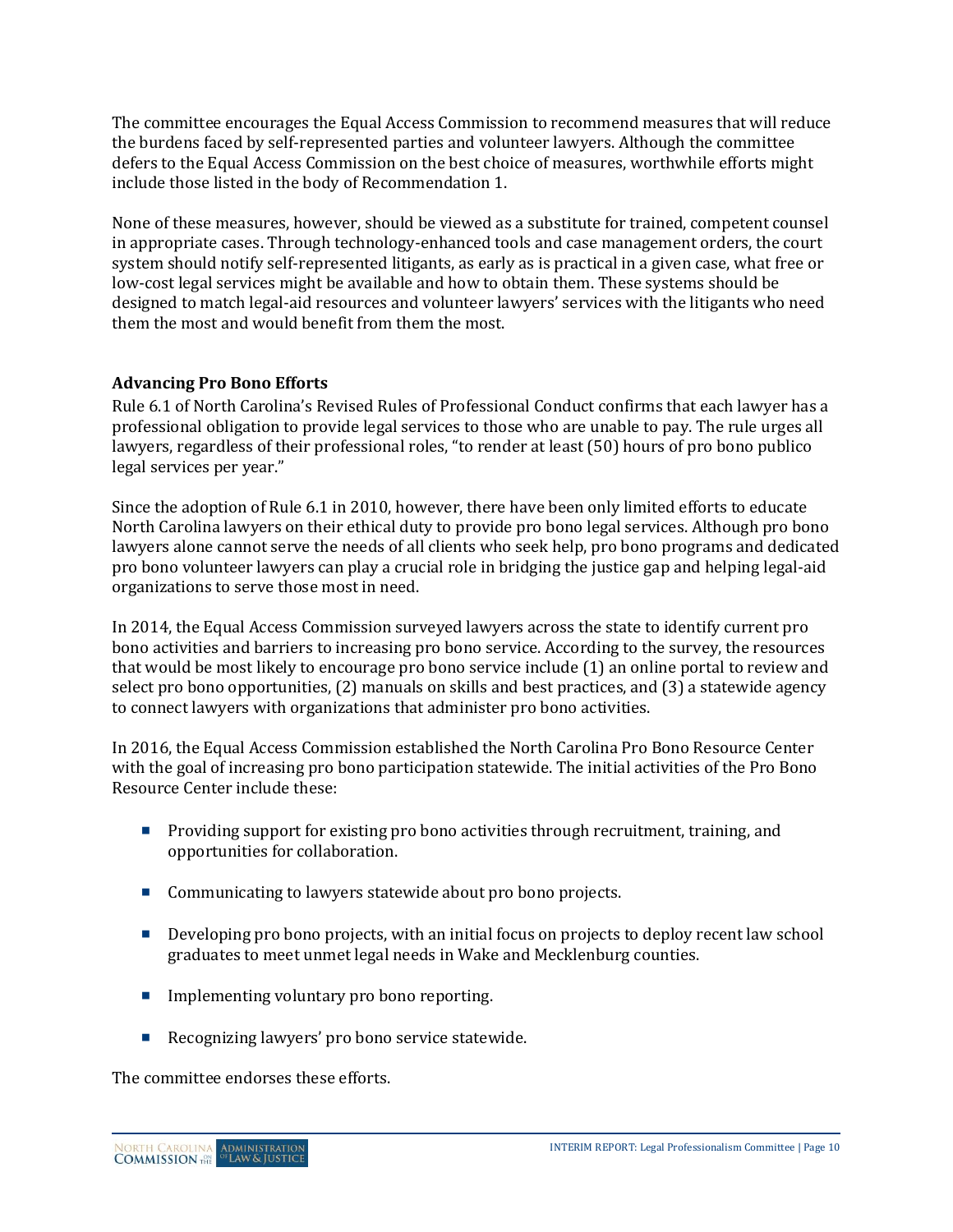# **Recommendation 2**

The Legal Professionalism Committee should continue to study (and, if appropriate, propose changes to) the definition of the practice of law in North Carolina, as well as the entities with the authority to adjust that definition. Any proposals should account for the evolving needs and expectations of clients, as well as the impact of technology on law-related services. The committee should also study whether North Carolina should license or certify any other providers of lawrelated services — and, if so, what categories of providers should be licensed or certified, and how these providers should be regulated.

## **Summary of Reasons for Recommendation 2:**

Chapter 84 of the North Carolina General Statutes defines the practice of law in North Carolina, limits the entities and persons who can provide services within that definition, and provides for the regulation of those persons and entities. With the exception of a recent enactment that is currently before the Governor, these statutes have not been updated since the internet age began.

Over the last 15 years, new modes of providing law-related services have emerged. The emergence of these services has generated uncertainty and intense litigation over unauthorized-practice issues.

Some states, moreover, have begun to experiment with limited-license providers of law-related services: persons with some legal training, but less training than a lawyer has, who are allowed to provide a strictly defined set of law-related services.

Currently, large numbers of North Carolinians with law-related needs are not having those needs met by lawyers. The demand for law-related services in North Carolina and the available supply of those services are not matching.

The definition of the practice of law, as well as the statutes that decide who can provide services that fall within that definition, limit the quantity and types of law-related services that are available in this state. Statutes of this type, however, exist for good reasons — most notably, to prevent incompetent or unfit practitioners from harming consumers.

In an effort to improve the matching of supply and demand, the committee plans to study possible updates to chapter 84. The committee will continue to review the effects of technological change on law-related services, the many types of possible providers of law-related services, and the great variation of possible law-related services. Any recommended updates will address the need to protect consumers from incompetent or unfit practitioners, deceptive practices, and other forms of exploitation.

# **Recommendation 3**

The Legal Professionalism Committee should continue to study (and, if appropriate, propose changes to) the choice of the organization(s) with the authority to regulate entry into the practice of law, as well as entry into any other regulated tiers of law-related services. Likewise, the Legal Professionalism Committee should continue to study (and, if appropriate, propose changes to) the choice of the organization(s) with the authority to regulate the professional conduct of lawyers and any other providers of law-related services.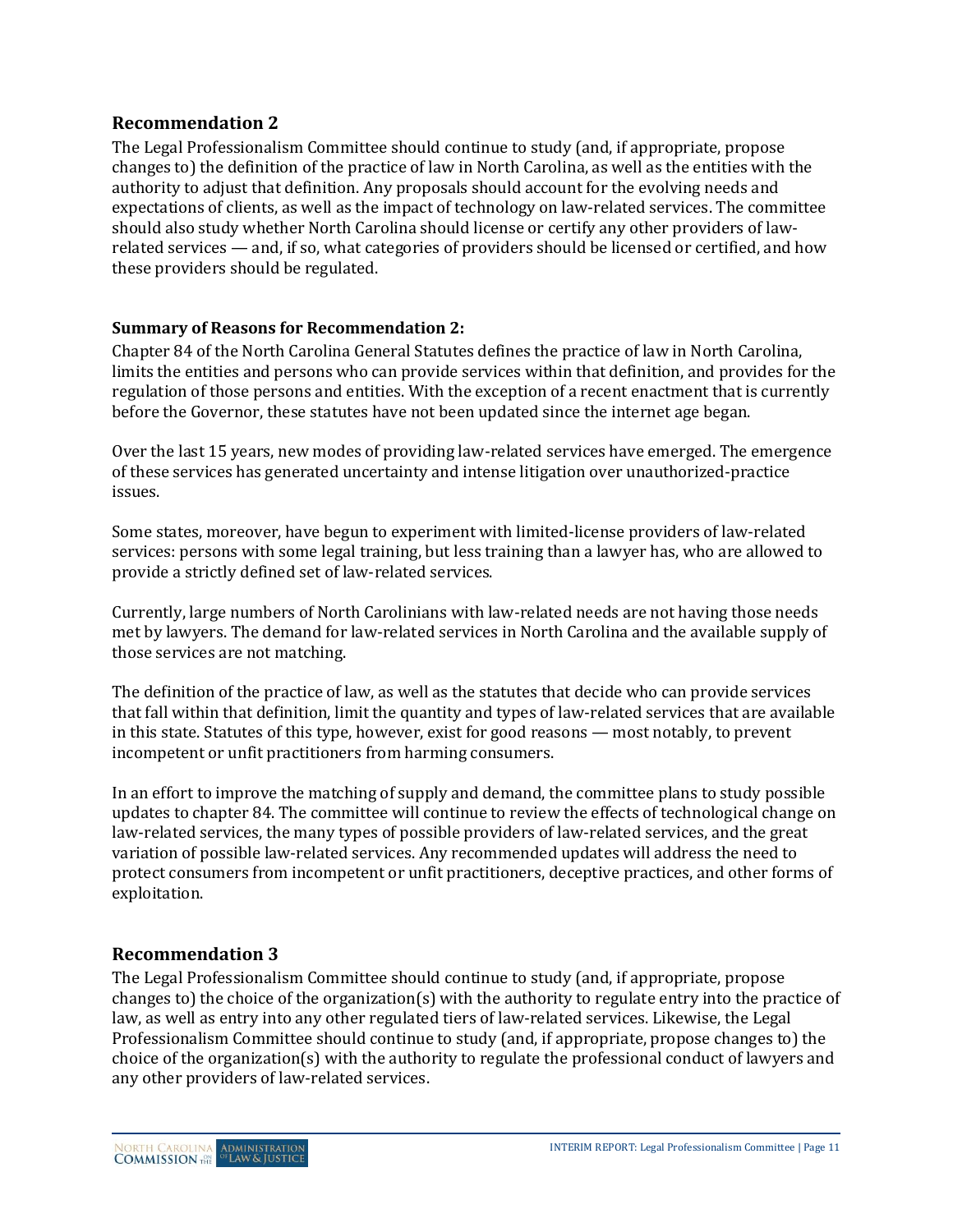#### **Summary of Reasons for Recommendation 3:**

As noted above, chapter 84 of the North Carolina General Statutes limits the practice of law to licensed lawyers and creates the framework for the regulation of law-related services in North Carolina. Of course, the precise effects of chapter 84 depend on more than the text of the statutes. Those effects also depend on the choice of the institutions that implement chapter 84, as well as the decisions and conduct of those institutions.

Currently, chapter 84 is implemented in part by the Council of the North Carolina State Bar — a Council elected by practicing lawyers — and its appointees and staff. Those who enforce chapter 84 also include the Disciplinary Hearing Commission, a majority of the members of which are lawyers appointed by the State Bar Council.

The North Carolina courts also play a role in regulating the practice of law in this state. The North Carolina Supreme Court reviews and approves rules proposed by the State Bar Council. Lawsuits alleging unauthorized practice are generally filed in the North Carolina trial courts. Decisions in those cases, as well as decisions of the Disciplinary Hearing Commission, are appealable to the North Carolina appellate courts.

In the wake of *North Carolina State Board of Dental Examiners v. FTC*, 135 S. Ct. 1101 (2015), courts and federal antitrust agencies are scrutinizing the makeup, authority, and actions of organizations that regulate licensed professionals. This committee expresses no opinion on how North Carolina's institutions that regulate entry into the practice of law would fare under a *Dental Board* analysis.

The prospect of a *Dental Board* analysis, however, makes it appropriate to study the makeup, roles, and histories of the institutions involved and what steps they can take to manage and avoid potential antitrust risks. This study will consider whether there is a policy basis for recommending any change in the interaction of these institutions. In addition, the committee's study will complement possible changes to chapter 84 that might result from the committee's further work.

## **Recommendation 4**

An appropriate organization should study the standards and methods that North Carolina should use in the future to assess candidates for the practice of law, as well as candidates to provide any other licensed or certified categories of law-related services. The standards and methods should consider the evolving scope of the practice of law, the scope of practice of any other regulated type of law-related services, recent and future changes in the dynamics of law-related services, and the needs of clients.

## **Summary of Reasons for Recommendation 4:**

North Carolina has used essentially the same methods to assess candidates for the practice of law for many years. Several developments suggest a need to study, and possibly update, those methods:

- Clients are seeking a wider range of services from lawyers. In some cases, they are seeking new or more limited services, such as "unbundled" strategic and technical advice, document review, or form completion.
- **More candidates present serious issues with character and fitness than in earlier eras.**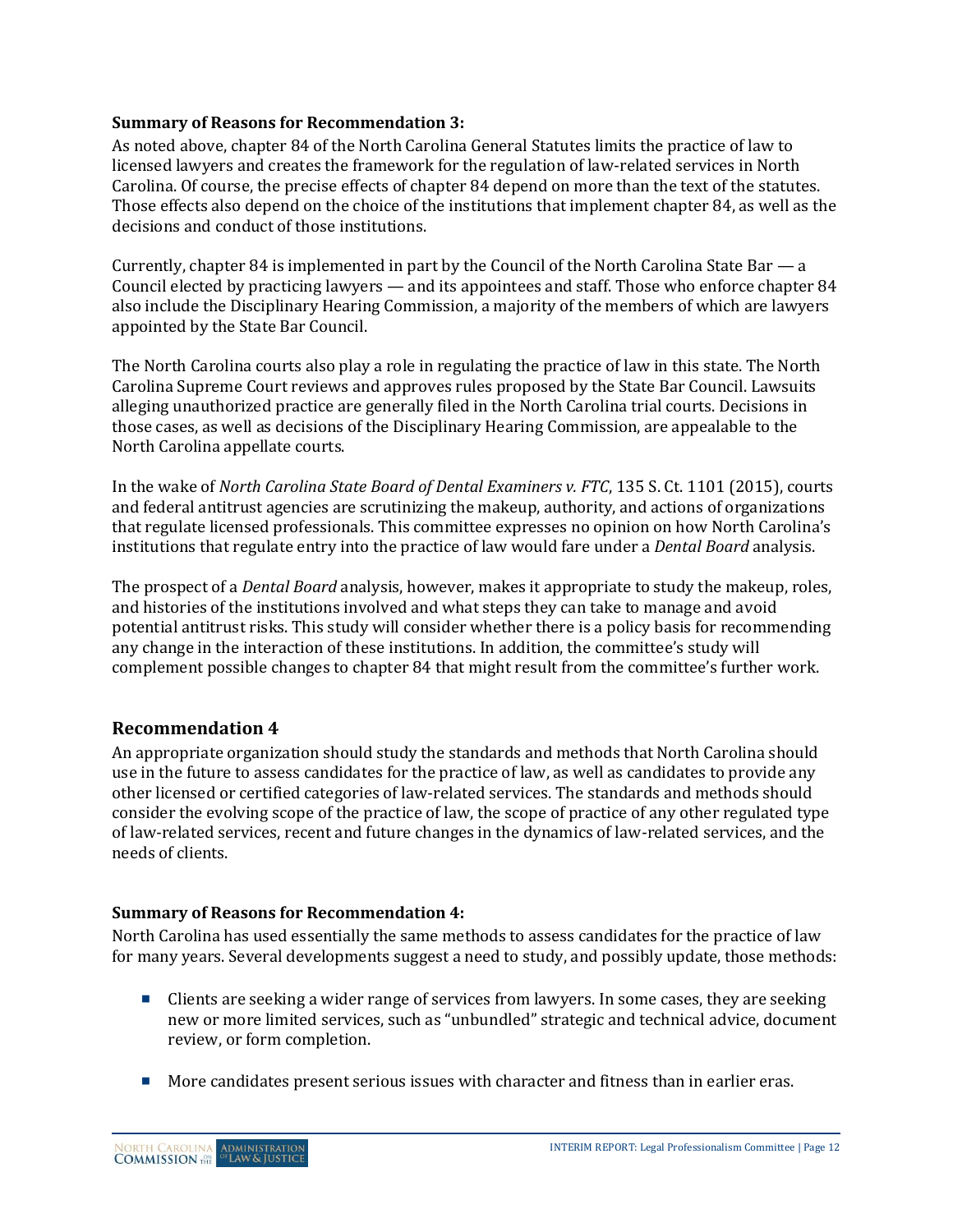Many states are considering alternatives to the traditional bar exam, including performance-based exams and apprenticeship-like systems.

If the definition of the practice of law in North Carolina changes, this change will call for further adaptation of the skills and other characteristics required of lawyers. Moreover, if North Carolina decides to license or certify any non-lawyer providers of law-related services, the state will need to find ways to assess candidates for those roles.

The committee believes that these questions deserve sustained review that will extend beyond the tenure of this committee. Bar examiners and lawyer regulators nationwide are currently studying the policy issues in this area. In addition, the issues involve matters of test methodology that lie beyond the expertise of this committee. Finally, some decisions in this area will be possible only *after* this committee's other recommendations — for example, its recommendations on who can provide law-related services — are implemented or rejected.

For these reasons, the committee recommends that the standards and methods for assessing candidates be referred to another appropriate group.

#### $IV.$ **OUR INVITATION TO READERS**

Thank you for reading this interim report. If you have questions or comments on our recommendations or any aspect of the committee's work, please feel free to share them with us. You can get in touch with us through the NCCALJ website or in any of the public meetings that the NCCALJ will be holding throughout the state.

> /s/ Matt Sawchak Reporter

> > July 2016